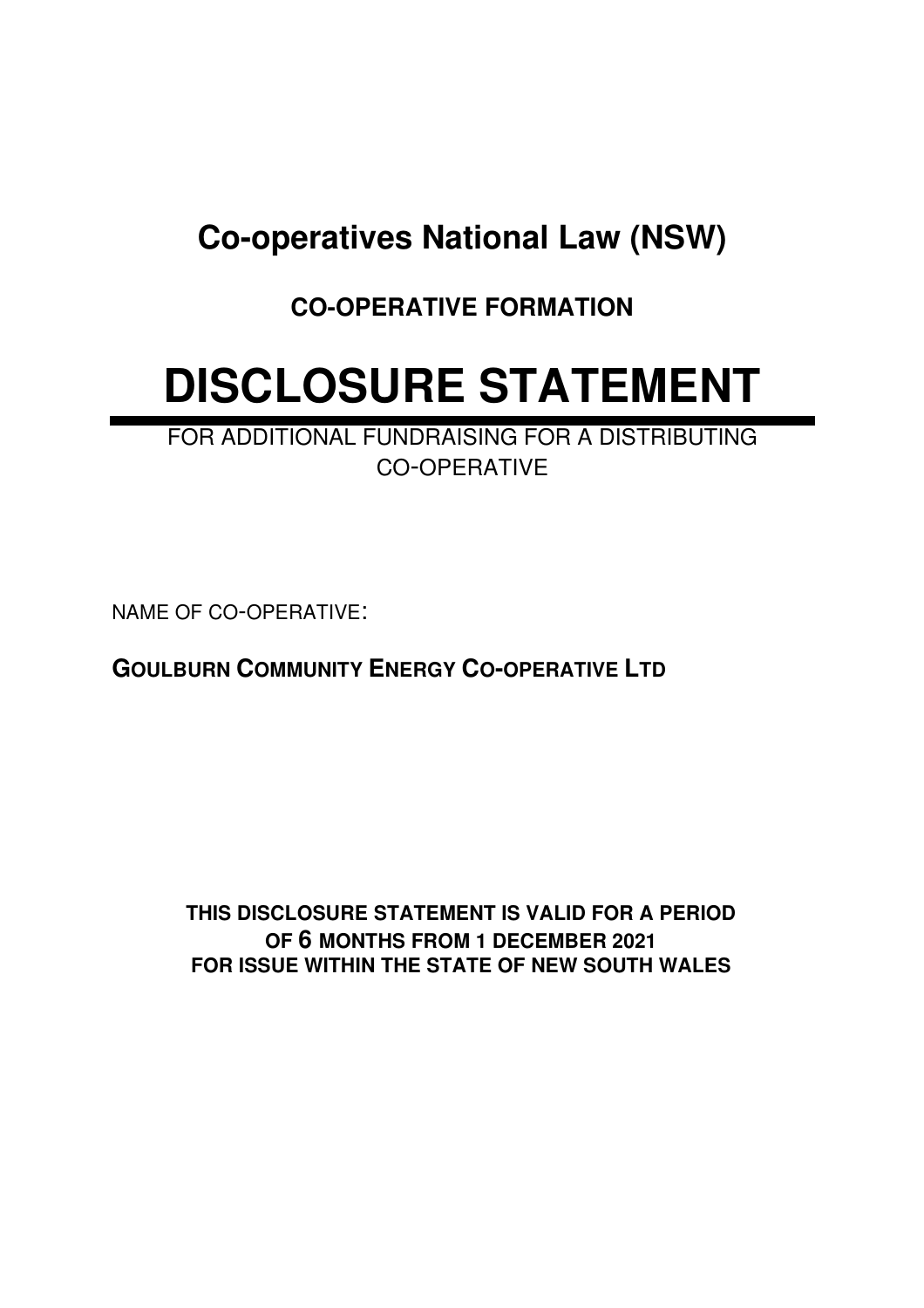## **DISCLOSURE STATEMENT**

### **CONTENTS**

- **1. INTRODUCTION**
- **2. BACKGROUND AND DEMAND FOR SERVICES**
- **3. MEMBERSHIP**
- **4. PRIMARY ACTIVITY AND ACTIVE MEMBERSHIP**
- **5. OPERATION OF THE CO-OPERATIVE**
- **6. MANAGEMENT OF THE CO-OPERATIVE**
- **7. FINANCIAL INFORMATION**
- **8. RISKS**
- **9. FURTHER INVESTIGATION**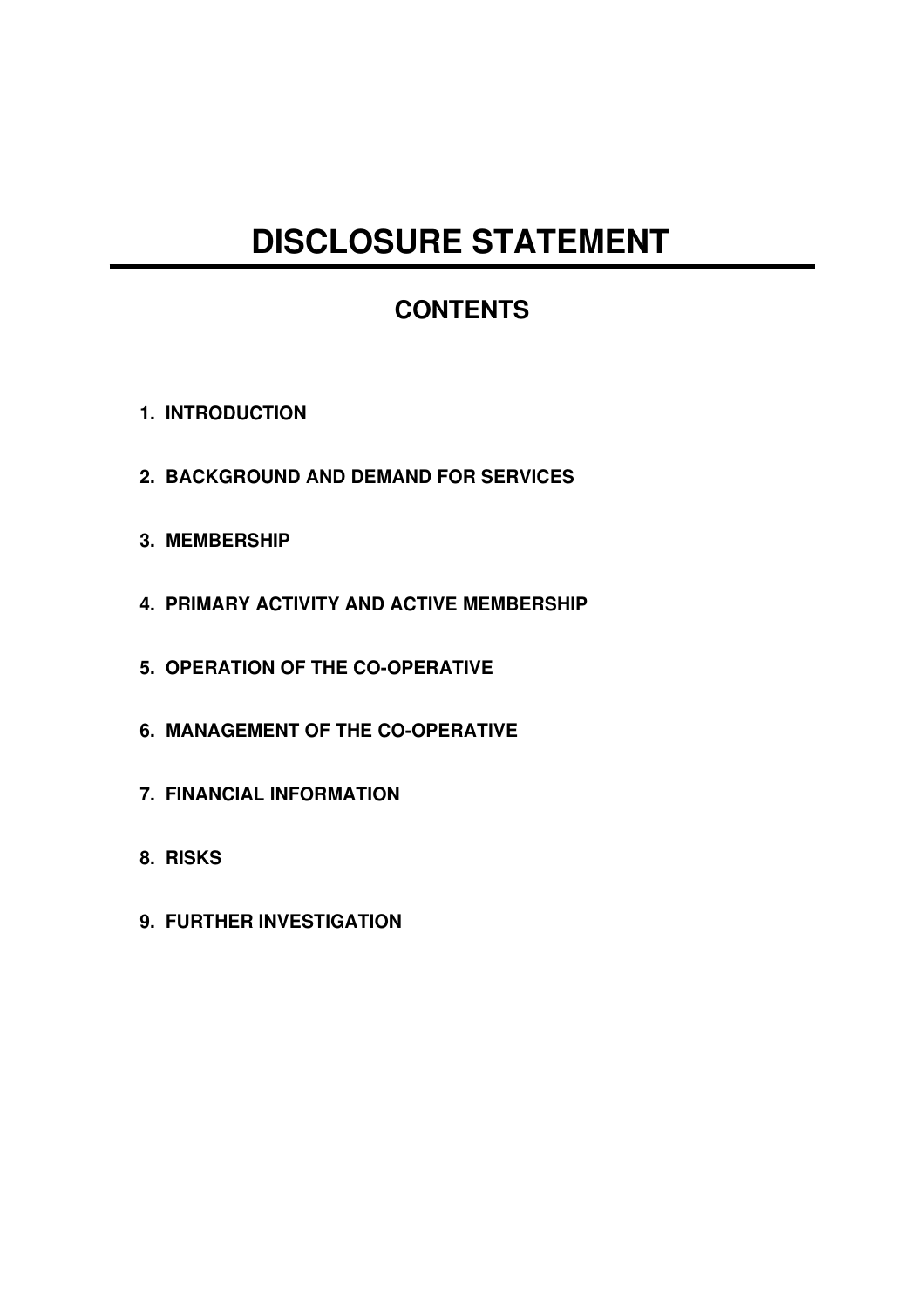#### **1. INTRODUCTION**

#### **Explanation of this statement**

The Co-operatives National Law (NSW) (the CNL) requires that a disclosure statement for a distributing co-operative is to be presented to the members. This disclosure statement sets out information necessary to ensure eligible members are adequately informed of the nature and extent of a person's financial involvement or liability as a member of the proposed co-operative.

#### **1.1 Name**

Goulburn Community Energy Co-operative Ltd

#### **1.2 Registered office**

C/- Laterals GLP, 35 Montague Street, Goulburn NSW 2580

#### **2 BACKGROUND AND DEMAND FOR SERVICES**

#### **2.1 Background to forming the co-operative**

In 2015, The Goulburn Group provided the auspice for a feasibility study into the Goulburn Community Solar Farm. Community Energy 4 Goulburn was set up as a subcommittee to coordinate the study and engage community support for a 1-megawatt (MW) community owned solar farm and was subsequently incorporated as a separate association - Community Energy for Goulburn Inc (CE4G). The study was funded through the NSW Government's Community Energy Grants Fund and supported through community-business-government collaboration.

The capacity of the proposed solar farm was increased early on from 1 MW capacity to 1.2 MW AC output during the study because of advances in solar PV technology and adjustments to the site. The study supported the proposition that a community owned solar farm in Goulburn was feasible, based on the assumptions and projections available during the study. Public meetings have shown considerable support from the local community for the solar farm and many in the community have expressed interest in becoming investors.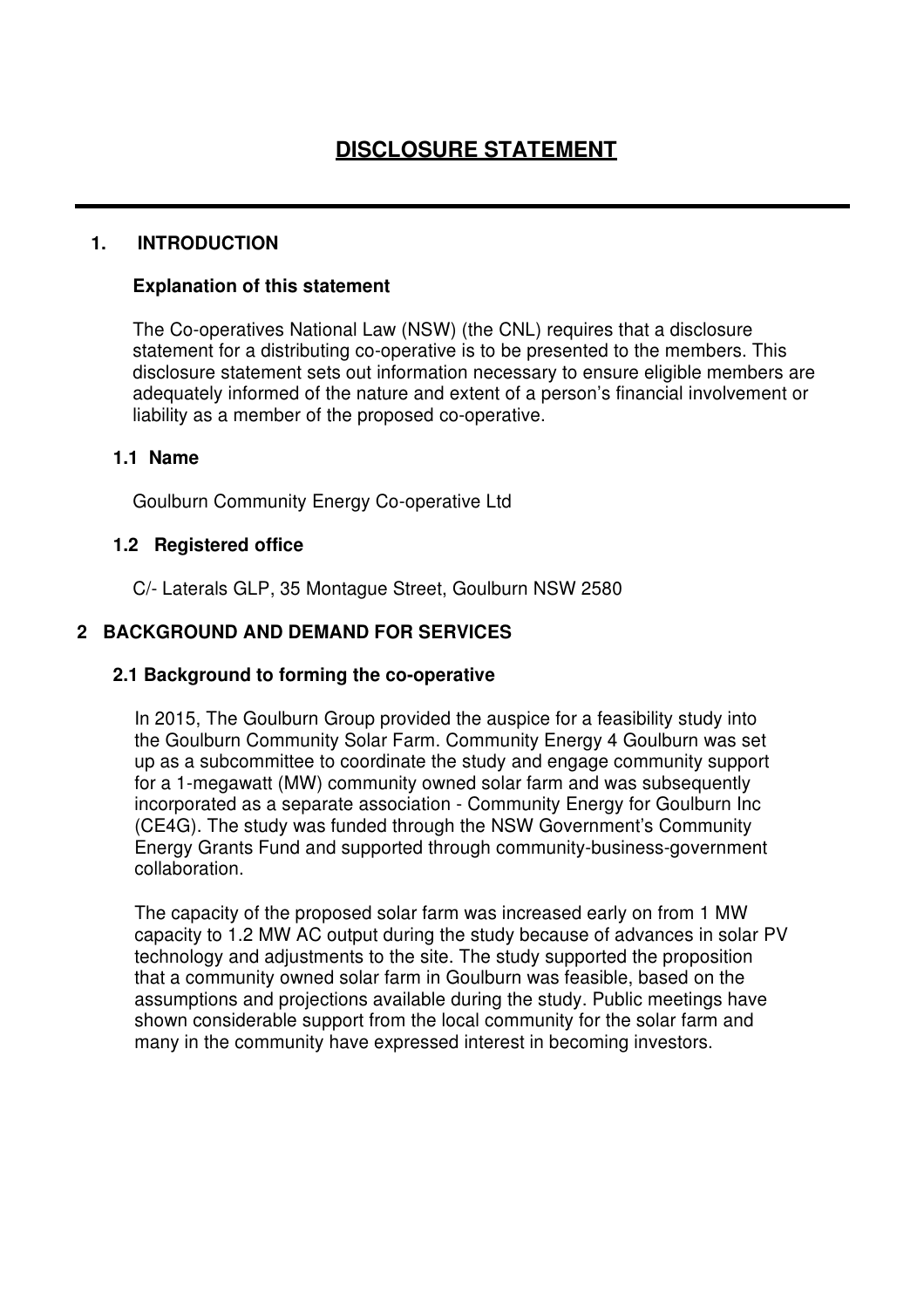Initially, the model was to set up an unlisted public company to attract investment and own the farm. However, CE4G became concerned about the voting structure of a company and the potential for one or more shareholders to form a bloc and dominate the project. After much research, the committee decided that the more democratic model of a co-operative was more suitable for the governance structure.

In 2021, the Goulburn Community Energy Co-operative Ltd was formed and successfully raised \$1.84 million dollars from 239 members to match the \$2.1 million grant received from NSW Department of Planning, Industry and Environment ("DPIE") to build the farm. During the preliminary design process, it became clear that a larger battery would improve the business case for the Solar Farm and a further \$600,000 is needed to fund this battery.

This disclosure statement provides the necessary information to allow potential and existing members to make a decision whether to commit additional funds to this project.

#### **2.2 Objects**

The objects of the co-operative are to:

- develop, own, operate and manage renewable energy projects (both "in front of the meter" and "behind the meter") within the Goulburn region
- generate and supply energy from those renewable projects
- provide advice to members on how to reduce energy usage and increase energy efficiency
- raise community awareness of the benefits of sustainable and renewable energy
- provide support to disadvantaged people in the community.

#### **2.3 Preconditions**

As the co-operative has already been formed, there are no preconditions for this disclosure document. The co-operative will commence activities once the Solar Farm has been built.

#### **2.4 Demand for services**

Globally, part of the response to climate change has been to increase investment in renewable and sustainable energy generation.

In 2016, CE4G commissioned a feasibility study which indicated that a community-owned solar farm would be able to provide an appropriate, riskweighted return to investors. Since then, improvements to solar technology have only improved the prospects.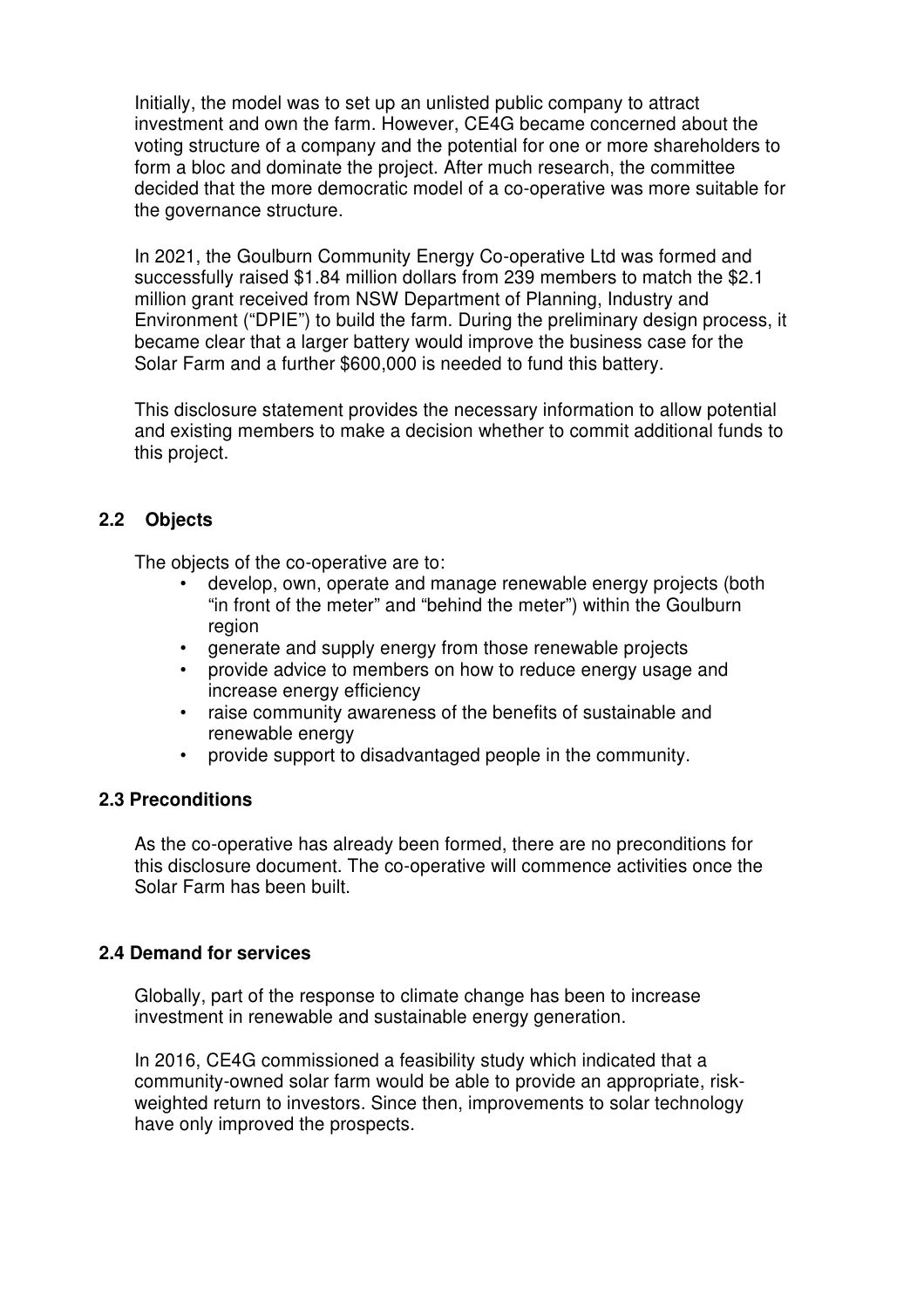#### **3. MEMBERSHIP**

#### **3.1 Who can be a member**

A member can be either a natural person or any corporate entity.

They qualify to be admitted to membership of the co-operative if there are reasonable grounds for believing they will be an active member of the cooperative.

Joint membership is permitted.

#### **3.2 Application for membership and shares**

Applications for membership must be lodged at the registered office using the application form approved by the board and should be accompanied by payment for:

- the entry fee for an application for membership
- any annual (financial year) subscription
- allotment of at least the minimum number of shares in the co-operative.

The entry fee for an application for membership is \$10. Any annual (financial year) subscription is determined from time to time by the board and published at the registered office or on the website of the co- operative. It is proposed that the annual subscription initially be also \$10.

The nominal value of shares in the co-operative is \$1 each. The required minimum number of shares for members is 400.

Every application must be considered by the board.

If the board approves of the application, the applicant's name and any other information required under the CNL must be entered in the register of members within 28 days of the board's approval.

The applicant must be notified in writing of the entry in the register and the applicant is then entitled to the privileges attaching to membership.

The board may, at its discretion, refuse an application for membership. The board need not assign reasons for the refusal. On refusal any amounts accompanying the application for membership must be refunded within 28 days without interest.

#### **3.3 Rights and liabilities attaching to membership and shareholding**

Active members have the right to nominate another person to be a director of the co-operative and, if they are at least 18 years of age, be nominated.

Members are entitled to be given notice of and to attend all general meetings.

The minimum number of shares a member must hold is 400.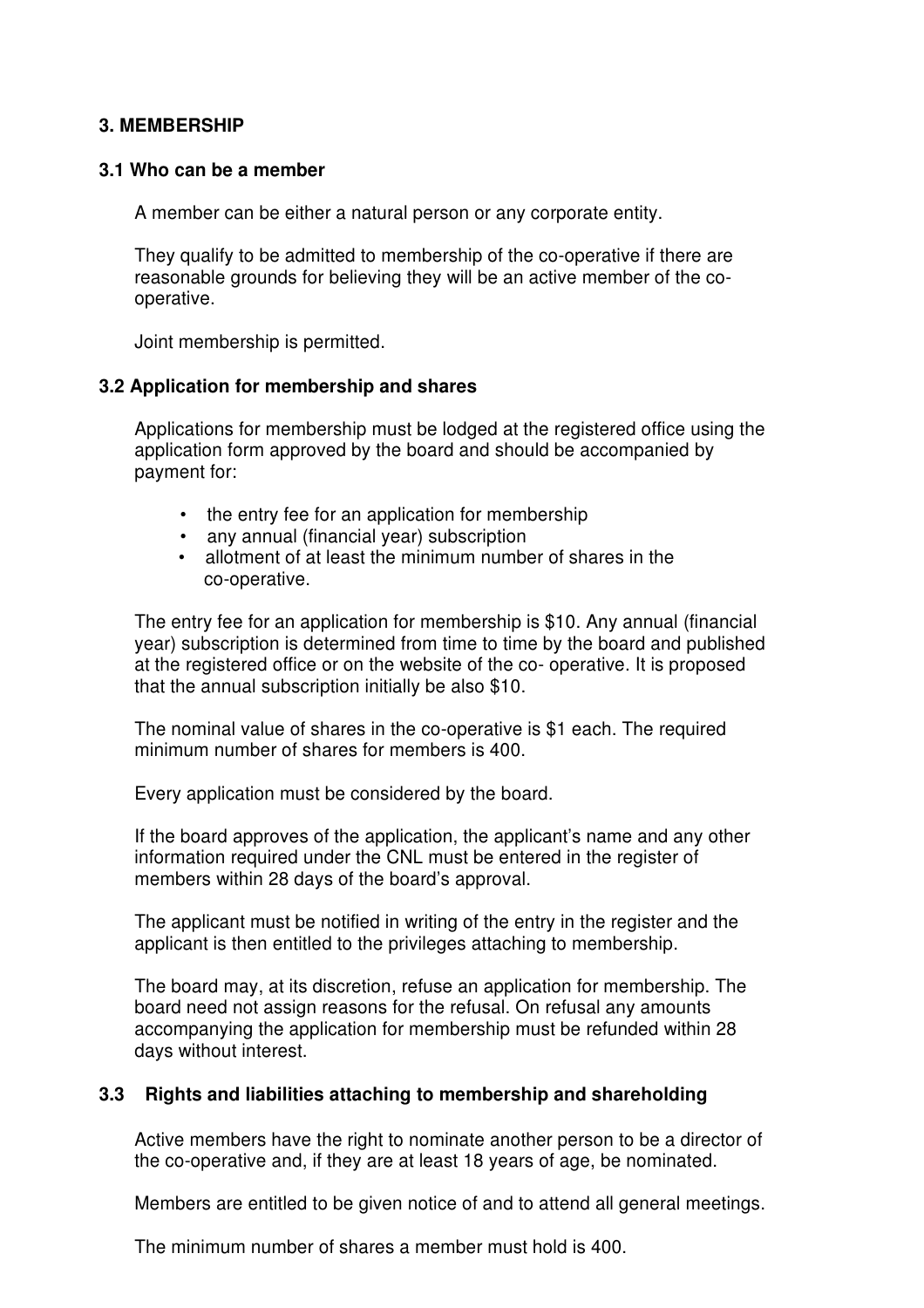No share is to be allotted unless 100% of the nominal value of the share has been paid.

Members may hold more than the required minimum number of shares, but no one member can hold more than 20% of the total issued share capital of the co-operative.

There is a fee of up to \$200 (or a lesser amount decided by the board from time to time) for the transfer of shares or debentures.

On winding up of the co-operative a member of the co-operative is liable to the co-operative for any charges payable by the member to the co-operative as required by the rules of the co-operative.

#### Resignation

A member may resign from membership of the co-operative by giving 30 days' notice in writing. Once resignation is effective, the member's shares must be cancelled and forfeited. Subject to the terms of issue of those shares, the share capital is repayable by the co-operative to the member, less any amounts owed by the member to the co-operative (see rule 11).

#### **Expulsion**

A member may be expelled from the co-operative if the member:

- fails to discharge their obligations under the rules or any agreement or contract entered into with the co-operative
- prevents or hinders the co-operative from carrying out any of its primary activities
- brings the co-operative into disrepute
- acts contrary to one or more of the co-operative principles.

The procedure for expulsion is governed by the rules (see rule 9). Once expelled, the member's share capital is cancelled and forfeited. The share capital is repayable by the co-operative to the member, less any amounts owed by the member to the co-operative (see rule 11).

#### Cancelled due to inactivity

Membership must be cancelled if the member does not comply with the active membership rule for 3 calendar years (see rules 4 and 20).

The shares of a member whose membership is cancelled due to inactivity must also be cancelled and repaid subject to any terms of issue of those shares and less any amounts owing by the member to the co- operative.

The Co-operatives National Law (CNL) provides rules for the repayment of shares of cancelled members as well as resigning or expelled members, including the substitution of securities for those shares.

#### Liability

The co-operative is a separate legal entity and has limited liability.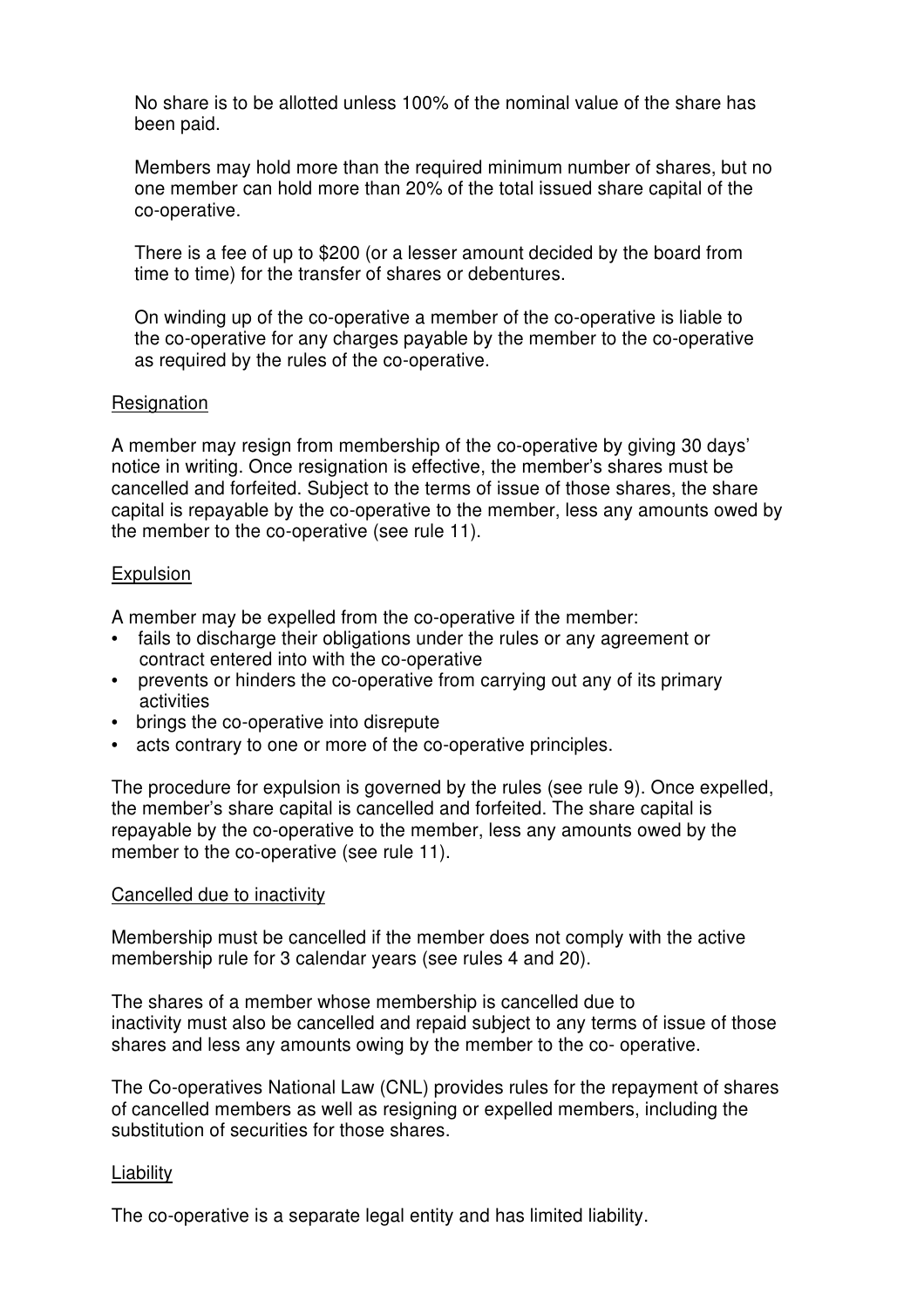Members are not liable for any debts of the co-operative. If the co- operative is wound up and there are insufficient assets of the co- operative to satisfy the co-operative's debts, then members bear no personal liability for those debts.

If the co-operative is wound up in insolvency:

- members may lose their share capital
- members will be liable for any fines imposed on them by the co- operative, or any charges payable by them to the co-operative as required by the rules of the co-operative
- members who owe money to the co-operative under a contract will be liable to pay those amounts to the co-operative.

#### **3.4 Voting rights of members**

Active members of the co-operative each have one vote at co-operative general meetings. The right to vote is a right of membership and is not related to the number of shares that may be held by a particular member.

#### **3.5 Ceasing membership and forfeiture of shares**

A person will cease to be a member and may have his or her shares forfeited in the following circumstances:

- if the member is expelled or resigns
- if the membership is cancelled due to inactivity
- for a member that is a natural person if they become bankrupt or on their death
- for a member that is a corporation if the corporation becomes insolvent or is deregistered
- if the membership contract is cancelled because of a misrepresentation or mistake in law
- if the member's total shareholding is transferred to another person and the transferee is registered as the holder of the shareholding
- if the member's total shareholding is forfeited under the CNL or these rules
- if the member's total shareholding is purchased by the co-operative under the CNL or these rules
- if the member's total shareholding is sold by the co-operative under any power in the CNL or these rules and the purchaser is registered as shareholder in the member's place.

#### **3.6 Benefits of membership**

Members will be supporting the burgeoning renewable energy sector. The intention is that a portion of the co-operative's surplus funds will be distributed to them.

It should be noted that it is intended to also allocate a portion of the surplus funds to a community fund to provide benefits to disadvantaged people in the community who are not necessarily members of the co- operative.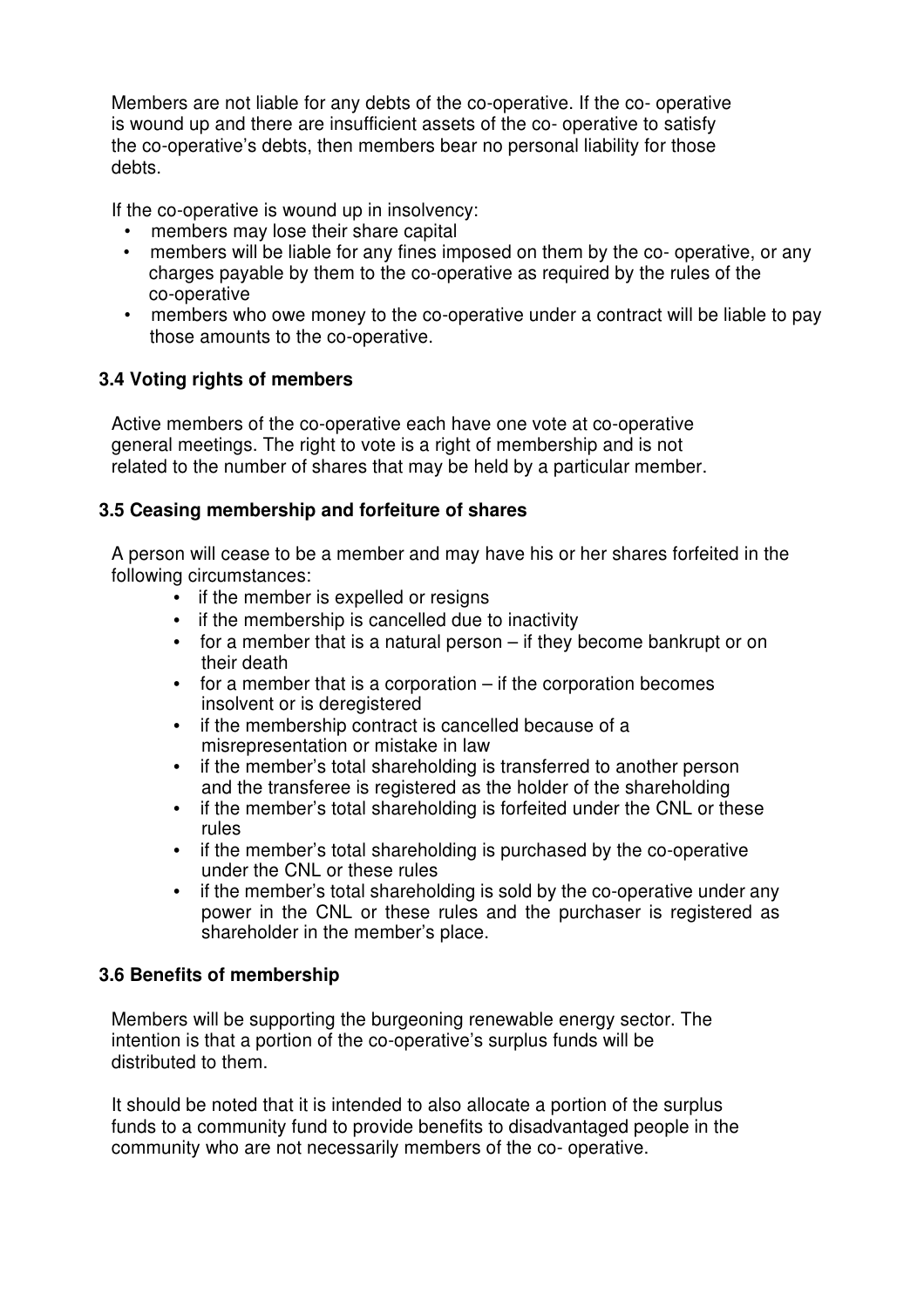#### **4. PRIMARY ACTIVITY AND ACTIVE MEMBERSHIP**

#### **4.1 Primary activities**

The co-operative's active membership rule identifies the co-operative's basic reason for existence, or primary activity, as being developing and operating renewable energy projects.

#### **4.2 Active membership**

Members must satisfy the following obligation in order to be active. Failure to comply with this obligation will mean that a member is not entitled to vote. The co-operative is required to cancel the membership of any member who has been inactive for the period of 3 calendar years.

In order to be active, a member must:

- participate in at least one meeting or event of the co-operative each full calendar year; and
- subscribe to the co-operative's electronic information service.

#### **5. OPERATION OF THE CO-OPERATIVE**

#### **5.1 Carrying on primary and other activities**

CE4G has been successful in obtaining a \$2.1 million grant from the NSW government through the Regional Community Energy Fund for the construction and commissioning to commercial operation of a community-owned 1,800kW DC/1,200kW AC solar farm with a 2,300kWh battery on a site in Bridge Street, Goulburn.

It will be the only community-owned renewable generator on the national energy market which incorporates a utility scale battery.

Under CE4G's funding agreement with the NSW government, the cooperative will be the vehicle for community investment in the project to raise any further capital required for the facility to be built.

CE4G has also entered into a development agreement with Komo Energy Ltd (Komo) to build the solar farm. It is agreed between the parties that ownership of the solar farm will be handed over to the cooperative upon successful completion of the conditions in Milestone 1A and 1B of the grant agreement.

The electricity generated will be sold via one or a combination of:

- Iong term Power Purchase Agreement (PPA) with a major institution;
- local electricity users via a retailer; and
- on the market utilising the best spot pricing available

The co-operative may seek to sell energy direct to the energy market at the higher yields available for such supply. Once the solar farm has been constructed, ongoing operations are largely automatic and will require some ongoing input from the co-operative's resources.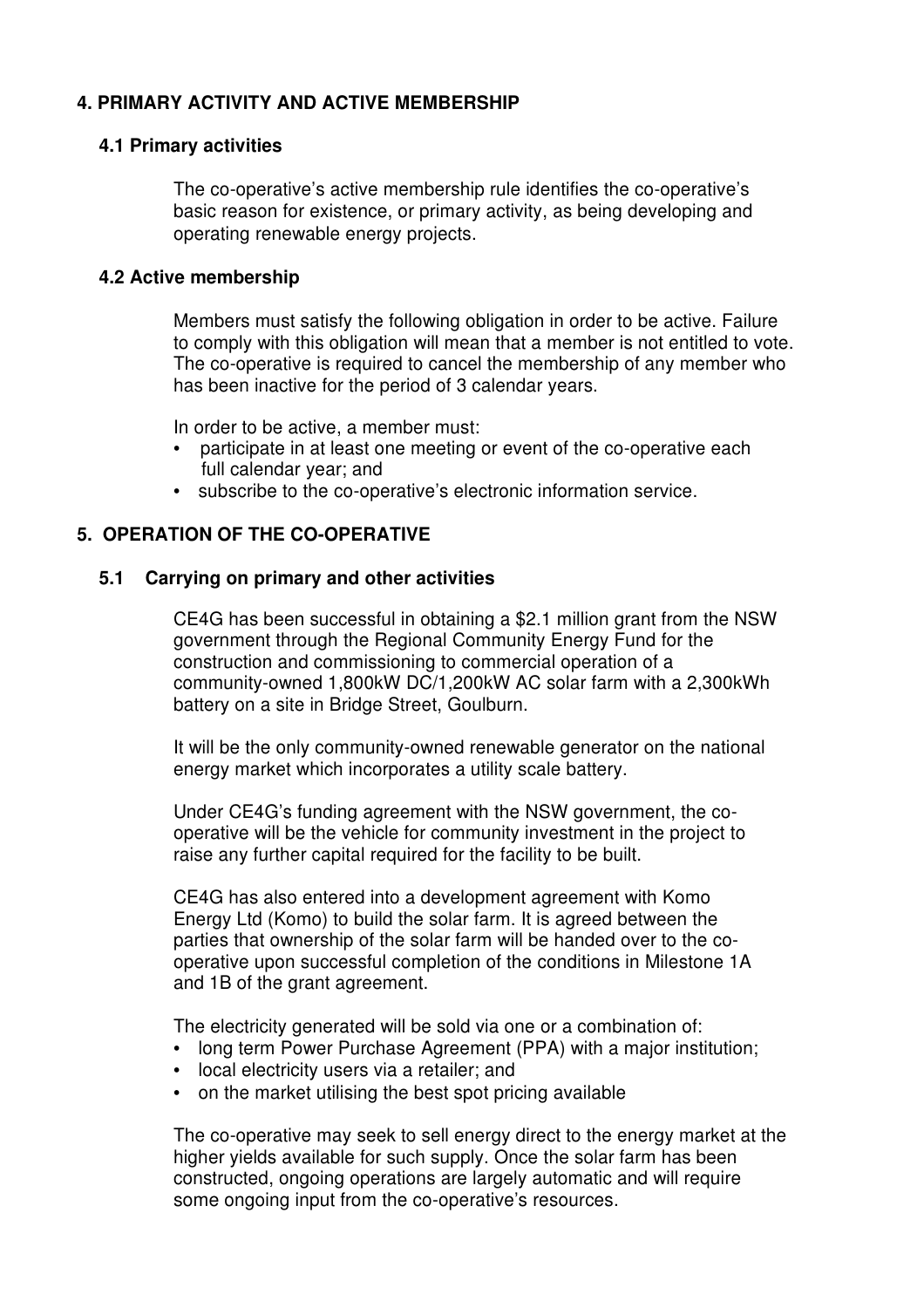Local contractors will be used during the construction phase wherever possible, and for administrative tasks such as communications, accounting and surplus distribution, but it is not anticipated that, once established, there will be significant labour costs apart from minimal maintenance costs.

#### **5.2 Details of any pre-registration contracts that have been or will be entered into before registration of the co-operative**

CE4G has a contractual arrangement with the NSW Department of Planning, Industry and Environment to receive funding upon completion of certain milestones.

CE4G has also entered into a development agreement with Komo construction of the solar farm, including the appointment of an EPC company.

It is agreed that both of these agreements will be novated to the cooperative when it is registered. A deed of novation has been finalised and will be activated prior to the commencement of the actual construction of the farm.

There are no pre-registration contractual obligations, guarantees and indemnities, contingent liabilities, unresolved or pending law suits that would require ratification or assumption of any liability by the cooperative once formed.

#### **5.3 Details of any contracts members will have to enter into with the co-operative**

There are no contracts members will have to enter into with the cooperative.

#### **5.4 Contracts with promoters or other parties**

There are no contracts with promoters.

#### **5.5 Details of any interest of proposed directors or members in any contract or proposed contract**

The promoters and the directors of the co-operative do not have any direct or indirect interest in any contract or proposed contract with the co-operative. Some directors have interests in other solar projects or consultancy entities associated with solar projects.

The co-operative will be committed to corporate governance best practice with a comprehensive conflicts of interest policy in place.

#### **6. MANAGEMENT OF THE CO-OPERATIVE**

#### **6.1 Board of directors**

The board must have at least 3 directors and no more than 9.

Directors must be over the age of 18 years and either:

• an active member of the co-operative or a representative of a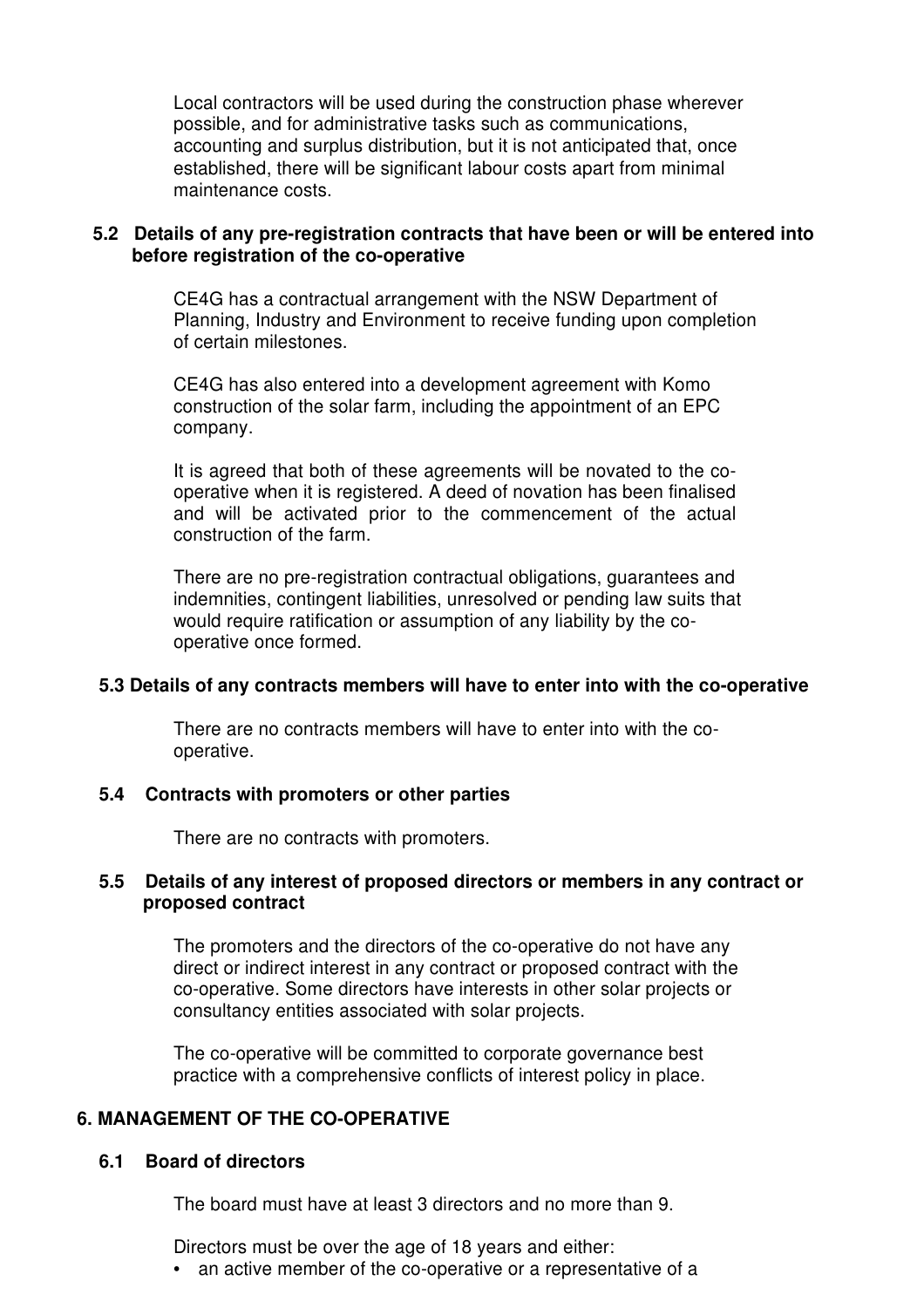corporation that is an active member of the co-operative; or

• not an active member but someone who possesses special skills in management or other technical areas of benefit to the co-operative as specified by the board from time to time.

The business of the co-operative is to be managed by or under the direction of the board of directors, and for that purpose the board has and may exercise all the powers of the co-operative that are not required to be exercised by the co-operative in general meeting.

Directors are entitled to be paid expenses for attendance at meetings. Any other remuneration will be approved by the members at the AGM or at a special general meeting to consider remuneration. Indemnity insurance will be provided.

At the time of preparation of this Disclosure Statement, the board has 8 directors, 6 member directors and 2 non-member directors.

#### **6.2 Election of directors**

The first directors were elected by poll at the formation meeting of the cooperative.

The term of office of directors is to be 3 years except for the first directors whose terms of office shall be either 2, 3 or 4 years, and will be determined at the formation meeting in order to provide for staggered director elections over a three-year cycle.

#### **6.3 First directors and officers**

The names and experience of those who have been elected as directors are:

Andrew Bray, B App Sc (Computing) (Monash), BA (Music) Hons – National Director at RE-Alliance

Kerry Connors, BA (ANU), Graduate Diploma in Foreign Affairs and Trade (ANU), Associate Director - Research at Energy Consumers Australia

Ben Elliston, Bachelor Engineering (Hons) (UCA), Master Engineering (ANU), PhD (UNSW), Director International Solar Energy Society

Edward Suttle: BA, FAICD. Company Director and General Manager; president of Community Energy For Goulburn Incorporated

Roger Lucas B Com (UNSW) - retired

Peter Fraser: B.A., B.Div. Dip Ed. Company Director and General Manager. Committee member of Community Energy For Goulburn Incorporated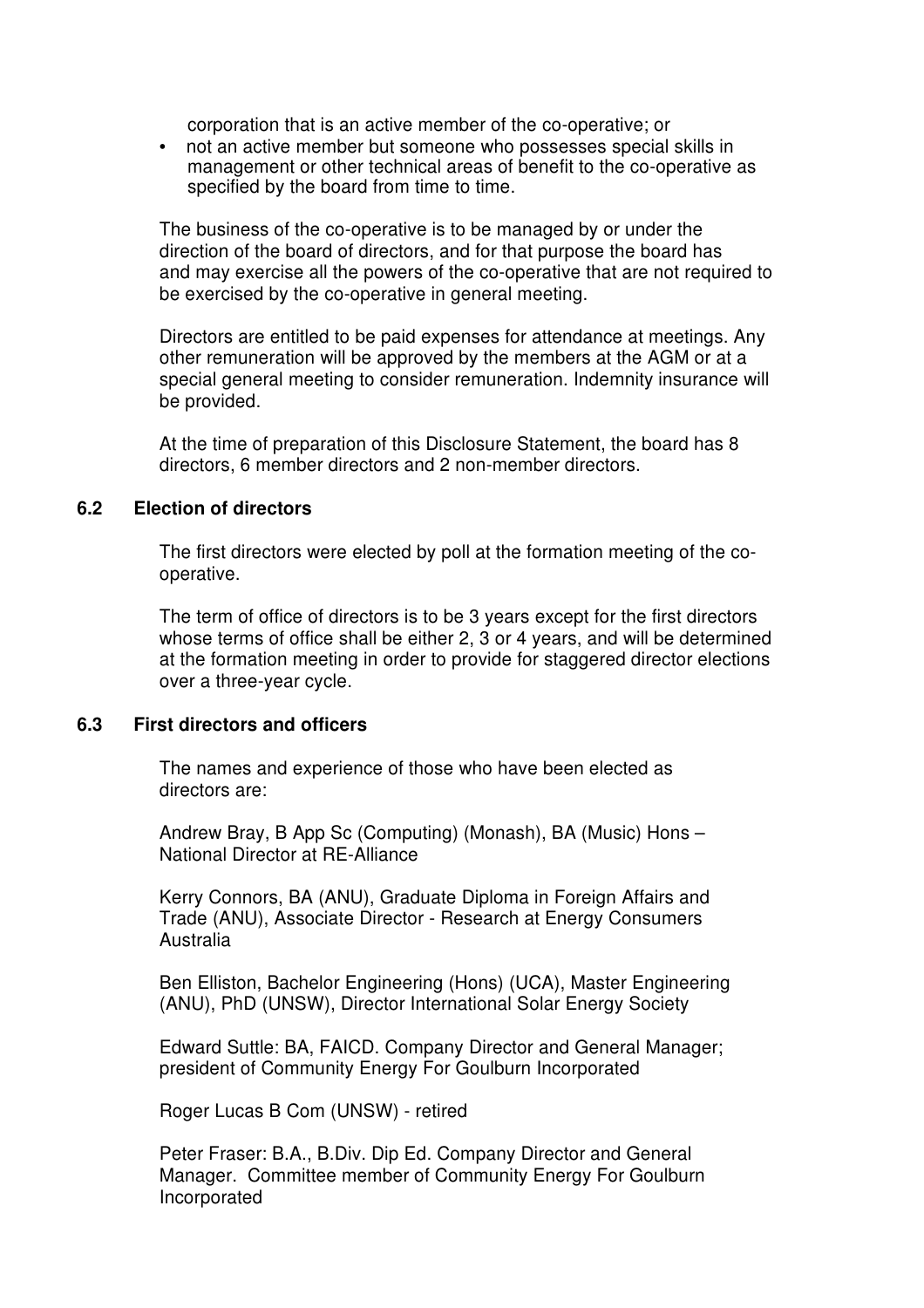Gretchen Alt-Cooper: FIPA, SSA, CFP. Company Director, Public Accountant, Committee Member of Community Energy For Goulburn Incorporated. Gretchen has also agreed to be Secretary and Treasurer for the co-operative.

#### **6.4 Day to day management**

Peter Fraser B.A., B.Div. Dip Ed. has agreed to be responsible to the board of directors for day-to-day management of the co-operative.

Peter is a committee member of CE4G and an experienced company director and general manager.

#### **7. FINANCIAL INFORMATION**

#### **7.1 Start-up funds**

The capital raised to date by the Co-operative is \$1,818,700.00

#### **Internal Source of Funds:**

The number of persons, who qualified for membership of the co-operative and have invested into the Co-operative is 239.

The total number of shares to be subscribed by these persons is \$1,818.700.

| Total share capital subscribed is         | \$1,818,700 |
|-------------------------------------------|-------------|
| Total entrance fees are                   | \$2,220     |
| Total initial subscriptions or levies are | \$2,220     |
| Total other charges are                   | \$0         |

#### **External Source of Funds:**

The co-operative does not initially have any external source of funds from operations and will not until the farm is built.

A projected income and expenditure statement and a cash flow for the first year of operation of the proposed co-operative follow.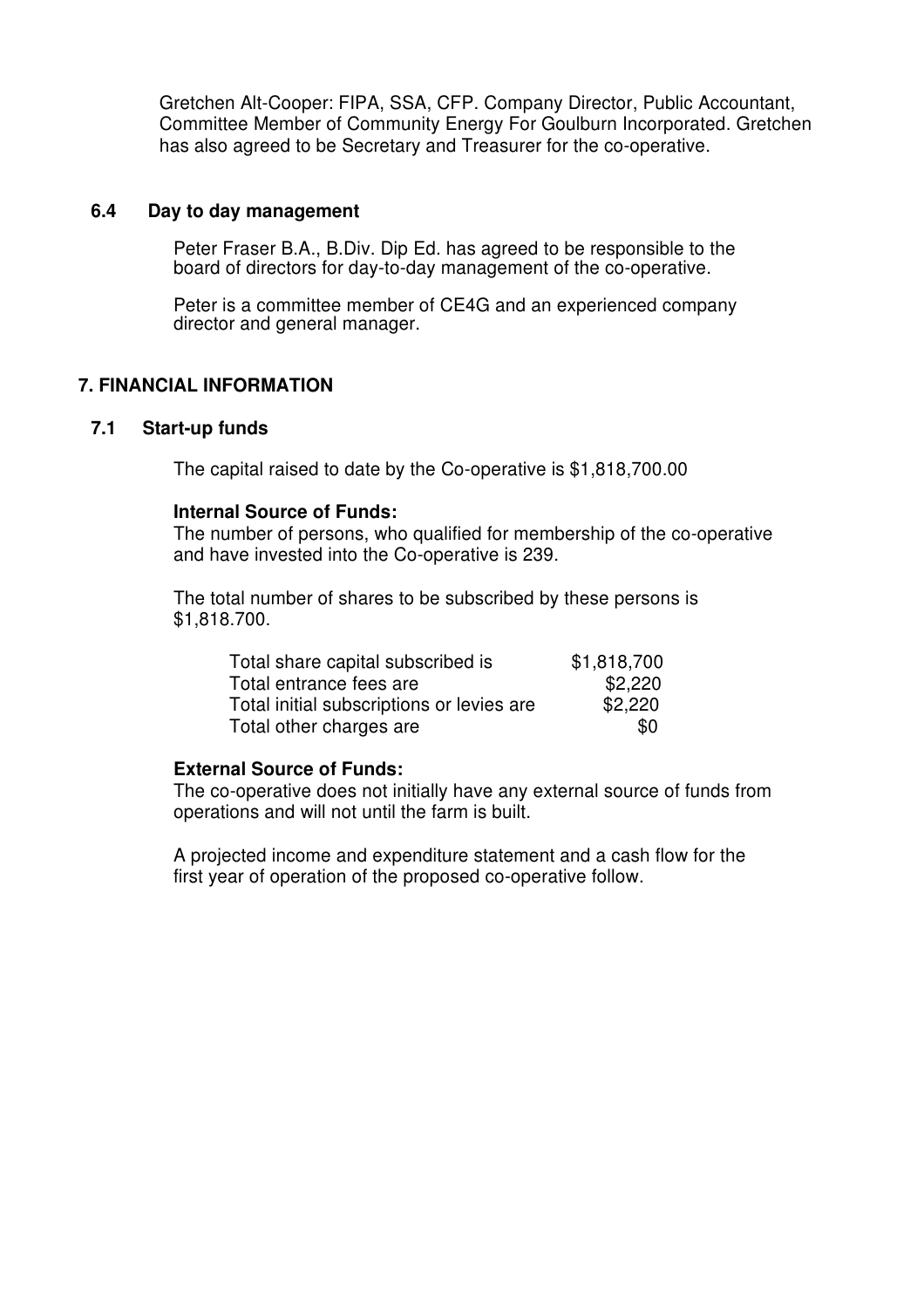| Financials for the year ended 30 June 2021 |
|--------------------------------------------|
|--------------------------------------------|

| <b>Income and Expenditure</b>                                                           | \$                                |
|-----------------------------------------------------------------------------------------|-----------------------------------|
| Income:                                                                                 |                                   |
| Joining fees<br>Annual fees<br>Interest received<br>Merchandise sale<br>Donation        | 2,220<br>2,100<br>880<br>36<br>10 |
| <b>Total Income</b>                                                                     | 5,246                             |
| <b>Expenditure:</b>                                                                     |                                   |
| <b>Bank</b> fees<br>Interest expense                                                    | 122<br>1                          |
| <b>Total Expenses</b>                                                                   | <u> 123</u>                       |
| <b>Net Profit for year</b>                                                              | 5,123                             |
| <b>Balance Sheet</b>                                                                    |                                   |
| <b>Assets:</b>                                                                          |                                   |
| Cash at bank<br>Loan by CE4G                                                            | 1,811,343<br>12,600               |
| <b>Total Assets</b>                                                                     | 1,823,943                         |
| <b>Liabilities:</b>                                                                     |                                   |
| Shares issued to members<br>Amounts to be allocated or refunded<br><b>GST liability</b> | 1,818,700<br>117<br>3             |
| <b>Total Liabilities</b>                                                                | 1,818,820                         |
| <b>Net Assets:</b>                                                                      | 5,123                             |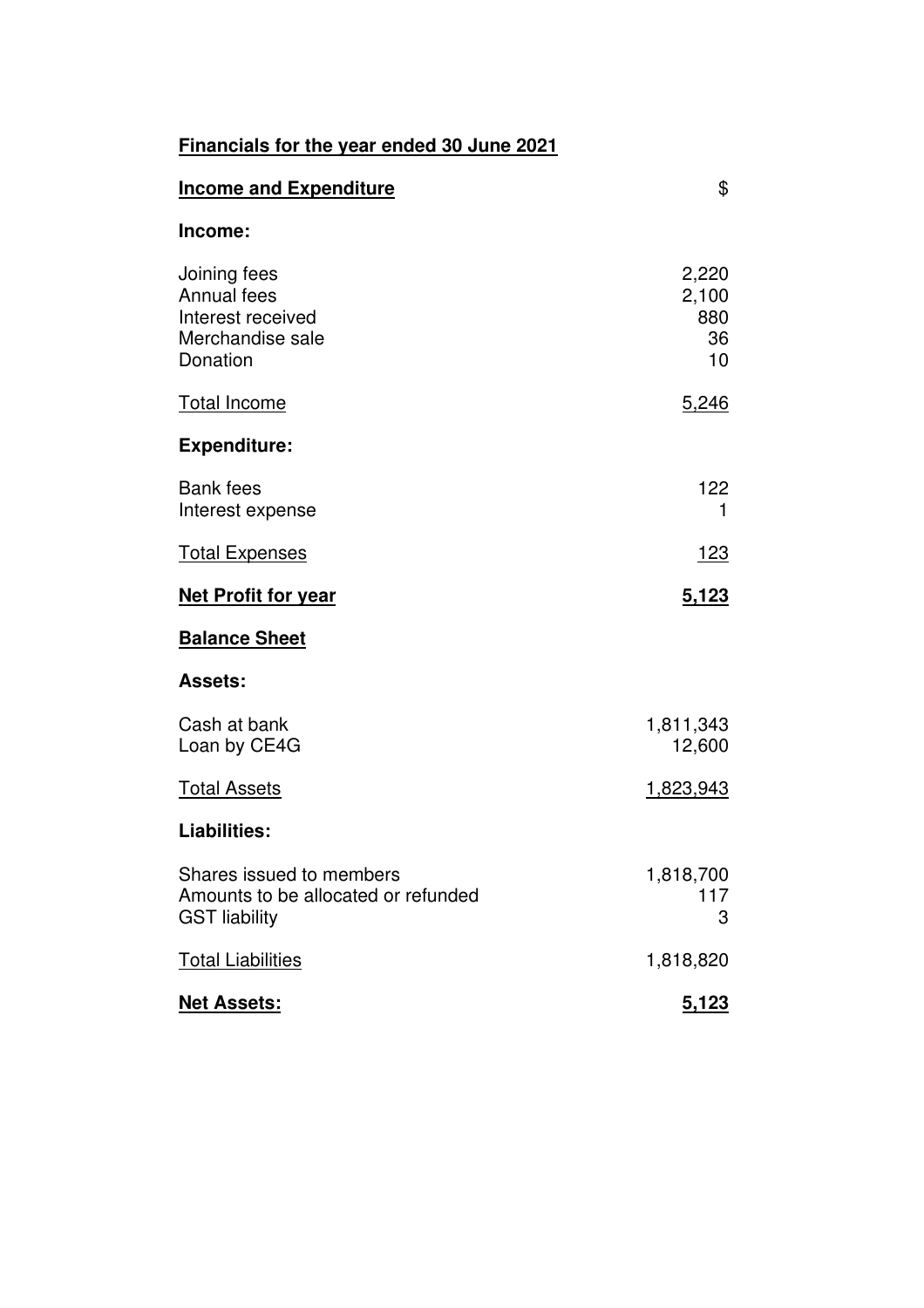#### **7.2 Formation expenses**

The estimated costs of formation were \$5,500 and were paid by CE4G on behalf of the Co-operative out of grant funds received by CE4G

#### **7.3 Returns to members**

The current intention is that surplus funds of the co-operative that do not need to be retained to build up the resources of the cooperative will be distributed to members by dividend.

It should be noted that dividends are limited under the CNL and the Co- operative National Regulations (CNR) to being not more than 10% more than the maximum rate of the nominal value of interest payable on a Commonwealth Bank 5 year term deposit of \$100,000 offered during the relevant financial year.

#### **7.4 Accounting and auditing**

Gretchen Alt-Cooper will be responsible for the general accounting and financial functions of the co-operative.

The books of account will be maintained at the registered office and will be available for inspection by any member during normal business hours.

The co-operative's accounts will be set up using an online accounting package such as Xero or MYOB Online. The cost of this package will be paid by the co-operative.

The co-operative will at least initially be a small co-operative, as defined in the CNL, and as such it is not required to appoint an auditor or to provide members with audited financial statements.

The CNR require that a small co-operative will provide its members with basic minimum financial statements prior to each annual general meeting.

Members interested in the financial records and financial position of the co-operative are entitled to request access to these records. Goulburn Community Energy Co-operative Ltd will be committed to member accountability and transparency.

Members have a statutory right to require that the co-operative present audited or reviewed financial statements at any time on reasonable notice.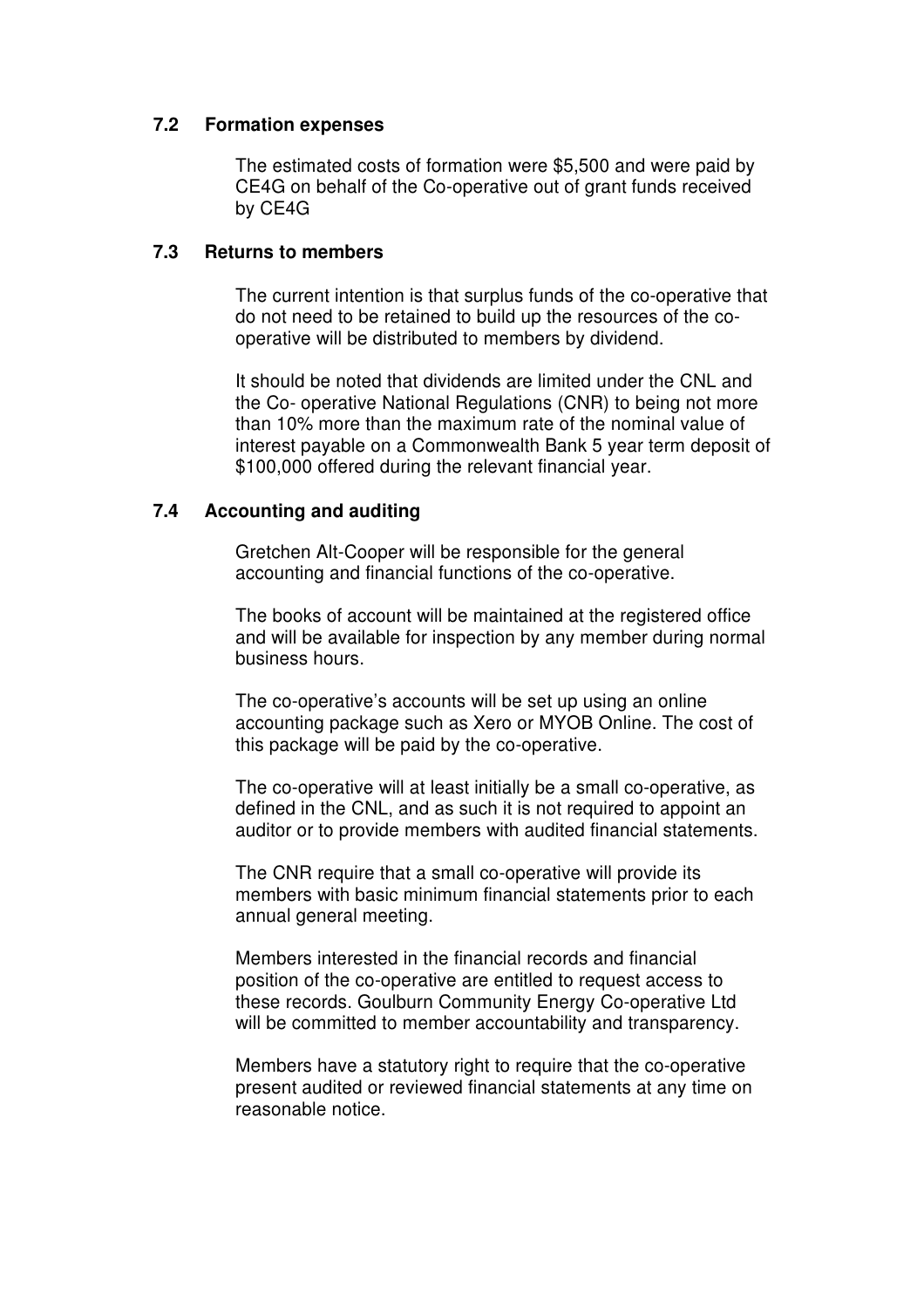#### **8 RISKS**

The risks associated with the establishment of the co-operative are:

#### General

- In the unlikely event that the co-operative is unable to secure the contracts or full capital required for the project to proceed, the board will consult with members.
- The total project sum may change due to fluctuations in exchange and interest rates.
- All financial projections included in this document have been prepared using monitored data and an expert solar energy assessment performed by a number of sources. While they are rigorous, these production figures include estimates and judgement and as such there is a risk they will not be met.
- Operational costs may change over the life of the project.

#### **Solar Energy**

- The success of any renewable energy project relies in great part upon government legislation and regulation and its subsequent effect on electricity and renewable energy certificate (REC) markets. Although the REC market has exhibited significant volatility in recent years, both major political parties maintain policies favourable to renewable energy.
- Due to the rapid rate of technological advancement in the field of renewable energy production, new technology may supersede that of the solar farm in future projects, but potentially improve the cost structure in the construction phase.
- Because electricity production is dependent on prevailing sun conditions, long term changes to weather patterns may affect the profitability of the co-operative by altering the amount of electricity the solar farm produces. Likewise, production will also vary in the short and medium term in line with transient weather conditions.

#### Equipment

- Mechanical or electrical failure and electricity network limitations (both inside the solar farm and in the electricity network) may affect the amount of electricity the solar farm produces or is able to export into the arid.
- Costs associated with maintenance may increase faster than anticipated over the life of the project. Any of the equipment may be damaged by third parties or natural disasters.

#### **Contracts**

- The co-operative may encounter additional costs during construction of the solar farm due to unexpected conditions or other variations to the project.
- The delivery of panels may be delayed due to prevailing market conditions or third-party logistics.
- The agreed sale price of electricity and RECs generated by the solar farm may not be as high as expected due to changes in legislation and market conditions.
- The board of the co-operative may choose to enter into a PPA or sell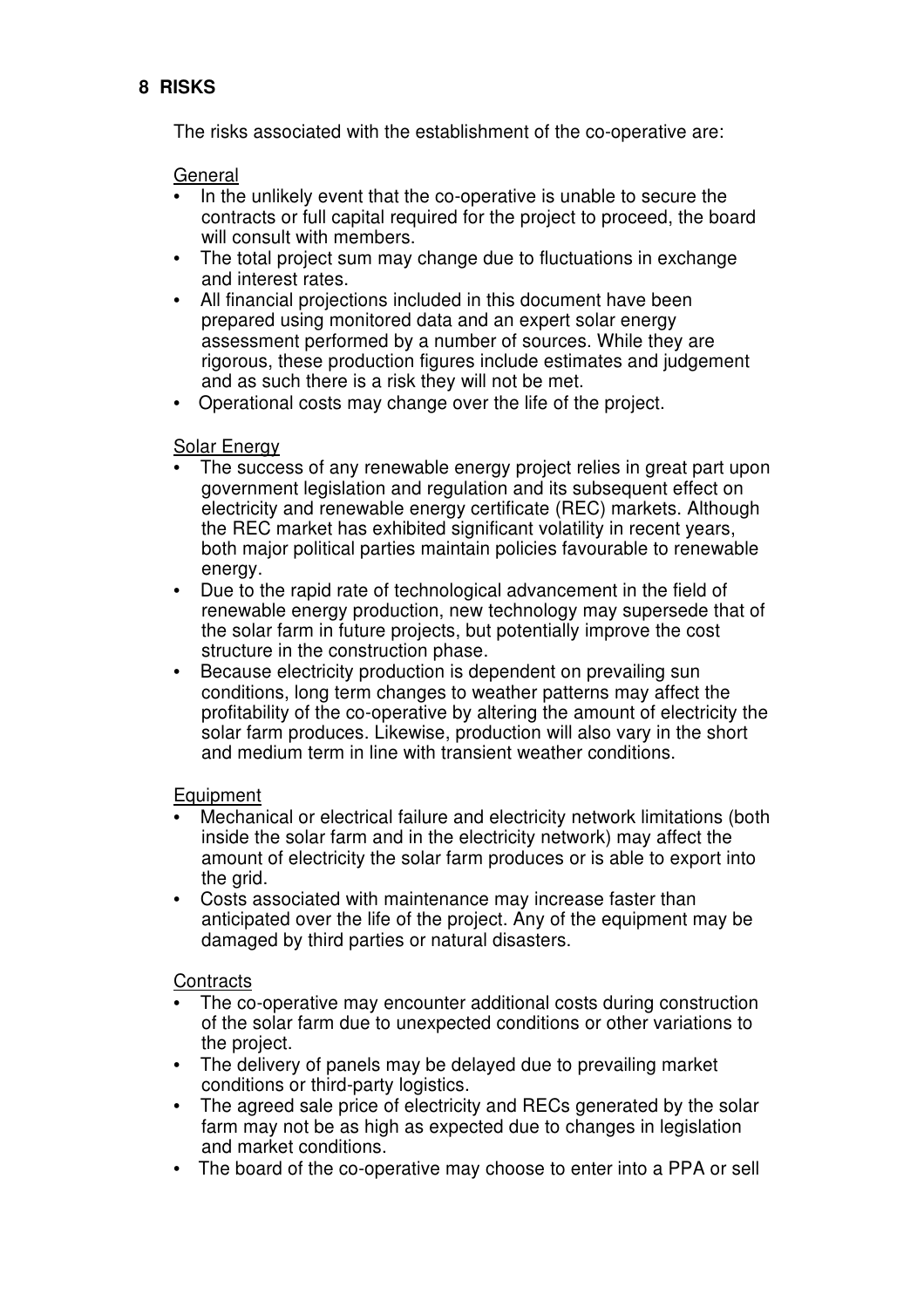the generated electricity directly into the national energy market as deemed appropriate. As such, the price obtained for energy may fluctuate.

• Grid connection works may take longer or cost more than expected.

Management

- The co-operative is a new venture and does not have any experience managing solar energy installations.
- CE4G has engaged Komo Energy to co-ordinate the project through to completion.
- The success of the co-operative will depend largely on the competence of the board. Board membership will change over time pursuant to the rules.

A comprehensive risk management framework has been developed for the co-operative to guide the mitigation of the risks of the enterprise. Appropriate insurance cover will be obtained and a work, health and safety policy developed.

#### **9 FURTHER INVESTIGATION**

It is not possible for a disclosure statement to include all material relevant to the proposed co-operative's circumstances and to the circumstances of each prospective member.

Each prospective member is advised to make further enquiries (including the obtaining of professional advice) if they consider this is necessary.

#### DISCLAIMER OF LIABILITY:

This disclosure statement has been approved by the Registrar of Co-operatives for the purpose of section 25(4) of the Co-operatives National Law (NSW) (the CNL). This approval is not to be taken in any way as an indication that the disclosure statement sets out all information that may be relevant to the proposal.

Approval does not relate in any way to the merits or otherwise of the co-operative's proposed activities. No responsibility as to the contents of the disclosure statement and attachments and annexures that form part of this document and the associated Rules which all collectively make up the formation documentation, is to be taken by the Registrar, NSW Fair Trading or by any of its servants or agents.

The responsibility for ensuring that the CNL has been complied with in relation to the preparation of the disclosure statement lies with those issuing the statement. Persons making false or misleading statements in a disclosure statement may be liable for criminal penalties and expose themselves to civil liability to anyone who suffers loss as a consequence.